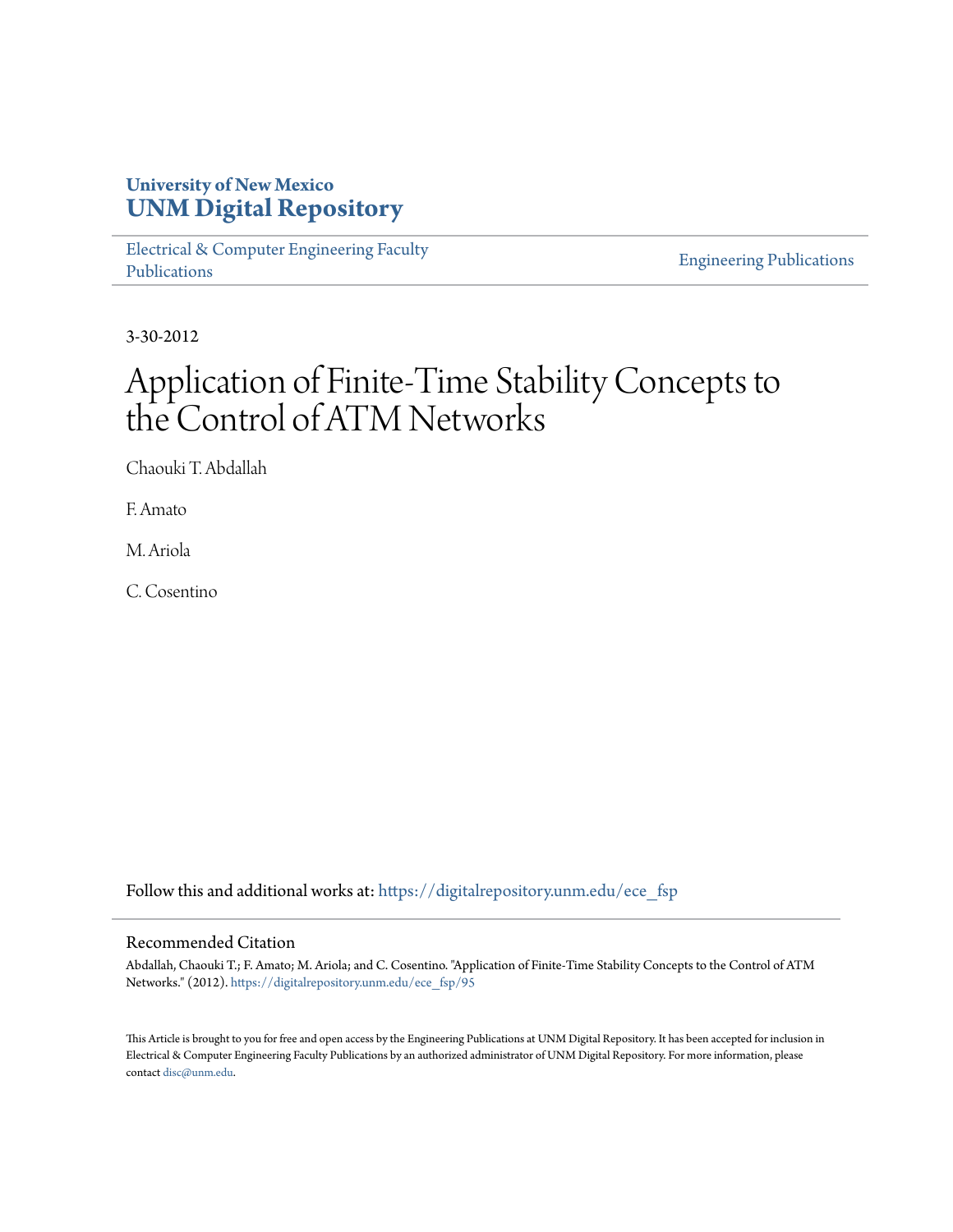## Application of Finite-Time Stability Concepts to the Control of ATM Networks

F. Amato<sup>∗</sup> , M. Ariola† , C. T. Abdallah‡ , C. Cosentino§

March 21, 2003

#### Extended Abstract

#### 1 Introduction

When dealing with the stability of a system, a distinction should be made between classical Lyapunov Stability and Finite-Time Stability (FTS) (or Short-Time Stability). The concept of Lyapunov Asymptotic Stability is largely known to the control community; on the other hand a system is said to be finite-time stable if, once we fix a time-interval, its state does not exceeds some bounds during this time-interval. Often asymptotic stability is enough for practical applications, but there are some cases where large values of the state are not acceptable, for instance in the presence of saturations. In these cases, we need to check that these unacceptable values are not attained by the state; for these purposes FTS could be used.

Some early results on FTS can be found in [9], [12] and [8]; more recently the concept of FTS has been revisited in the light of recent results coming from Linear Matrix Inequalities (LMIs) theory, which has allowed to find less conservative conditions guaranteeing FTS and finite time stabilization of uncertain, linear continuous-time systems (see [3]).

In this note we consider the problem of applying some sufficient conditions for finite time stabilization to design the control algorithm of an ATM network described via a discrete-time system.

The extended abstract is organized as follows: in Section 2 we provide a sufficient condition for finite time stabilization of a discrete time system; in

<sup>∗</sup>F. Amato is with the Dipartimento di Informatica, Matematica, Elettronica e Trasporti, Universit`a degli Studi di Reggio Calabria, Reggio Calabria, Italy.

<sup>&</sup>lt;sup>†</sup>This author is responsible for correspondence. M. Ariola is with the Dipartimento di Informatica e Sistemistica, Università degli Studi di Napoli Federico II, Via Claudio 21, 80125 Napoli, Italy. E-mail: ariola@unina.it, tel.:+39-0817683862, fax: +39-0817683816.

<sup>‡</sup>C.T. Abdallah is with the Department of EECE, University of New Mexico, Albuquerque, NM 87131, USA.

 $\S$ C. Cosentino is with the Dipartimento di Informatica e Sistemistica, Università degli Studi di Napoli Federico II, Via Claudio 21, 80125 Napoli, Italy.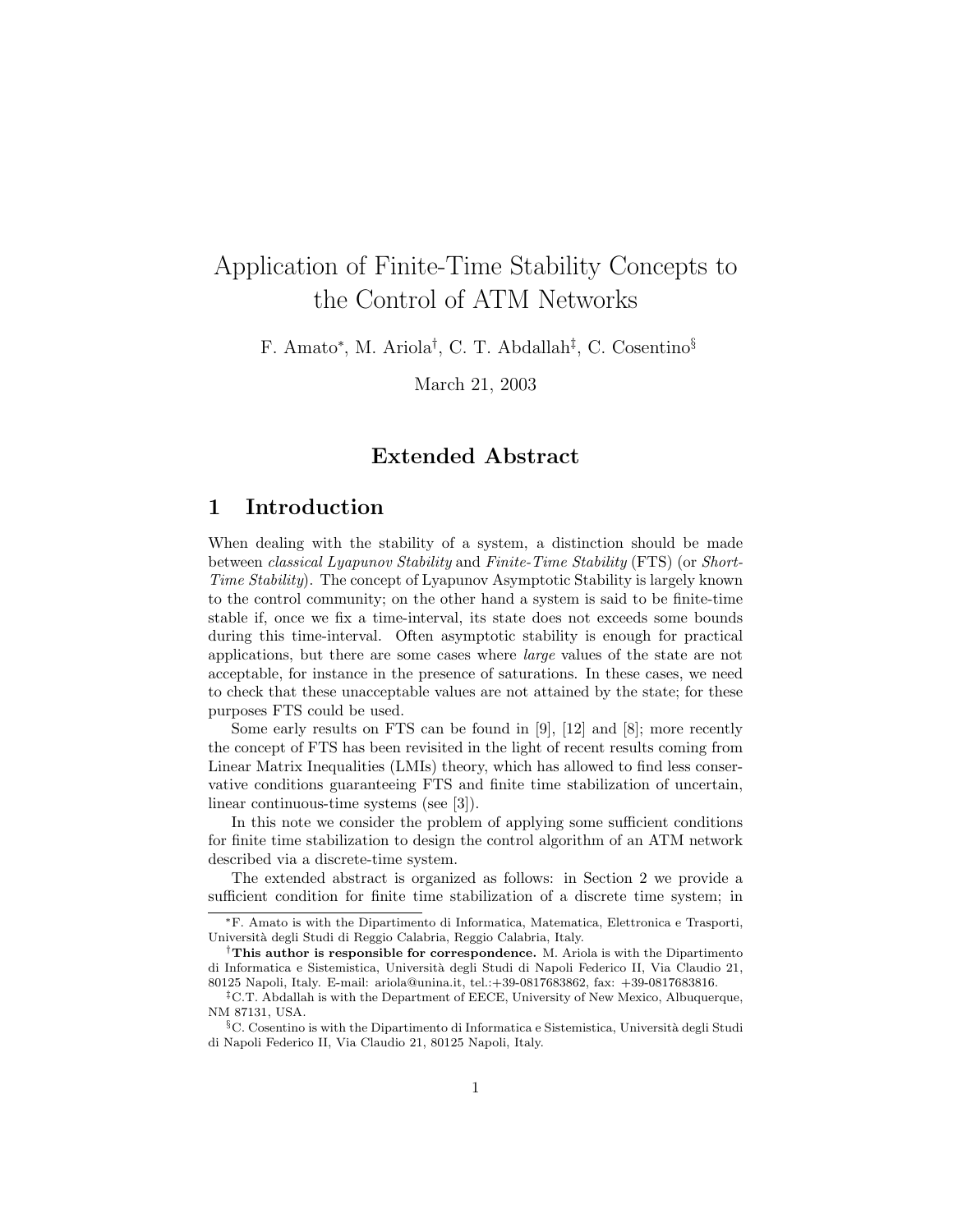Section 3 we detail the model of an ATM network; finally in Section 4 some concluding remarks and plans for the final version of the paper are given.

#### 2 FTS of Discrete Time Linear Systems

Let us consider the following linear system

$$
x(k+1) = Ax(k) + Bu(k)
$$
\n<sup>(1)</sup>

where  $A \in \mathbb{R}^{n \times n}$  and  $B \in \mathbb{R}^{n \times m}$ .

Given system (1), we consider the static state feedback controller

$$
u(k) = Kx(k),\tag{2}
$$

where  $K \in \mathbb{R}^{m \times n}$ . The aim of this paper is to find a sufficient condition guaranteeing that the state of system given by the interconnection of system (1) with the controller (2) is *bounded over a finite-time interval*. The general idea of finite-time stability concerns the boundedness of the state of a system over a finite time interval for given initial conditions; this concept can be formalized through the following definition, which is an extension to discrete-time systems of the one given in [9].

Definition 1 (Finite-time stability) The linear system

$$
x(k+1) = Ax(k) \qquad k \in \mathbb{N}_0
$$

is said to be finite-time stable with respect to the given triplet  $(\delta, \epsilon, N)$ , with  $N \in \mathbb{N}$ , if

$$
||x(0)|| \le \delta \Rightarrow ||x(k)|| < \epsilon \qquad \forall k \in \{1, ..., N\}
$$

$$
\triangle
$$

The following result, whose proof can be found in [3], is a sufficient condition which guarantees that the interconnection of system  $(1)$  with the controller  $(2)$ 

$$
x(k+1) = (A + BK)x(k)
$$
\n<sup>(3)</sup>

is finite-time stable with respect to a given triplet  $(\delta, \epsilon, N)$ .

**Theorem 1** System (3) is finite-time stable with respect to  $(\delta, \epsilon, N)$  if there exist a positive definite matrix Q, a matrix L and a scalar  $\gamma \geq 1$  such that

$$
\begin{pmatrix} \gamma Q & (AQ + BL)^T \\ AQ + BL & Q \end{pmatrix} > 0
$$
\n(4a)

$$
cond(Q) < \frac{1}{\gamma^N} \frac{\epsilon^2}{\delta^2}.
$$
 (4b)

In this case the controller K is given by  $K = LQ^{-1}$ .

In some cases the system equation (1) is subject to an unknown disturbance  $w(k)$ . A more general version of Theorem 1, accounting for the presence of disturbances, will be provided in the final version of the paper.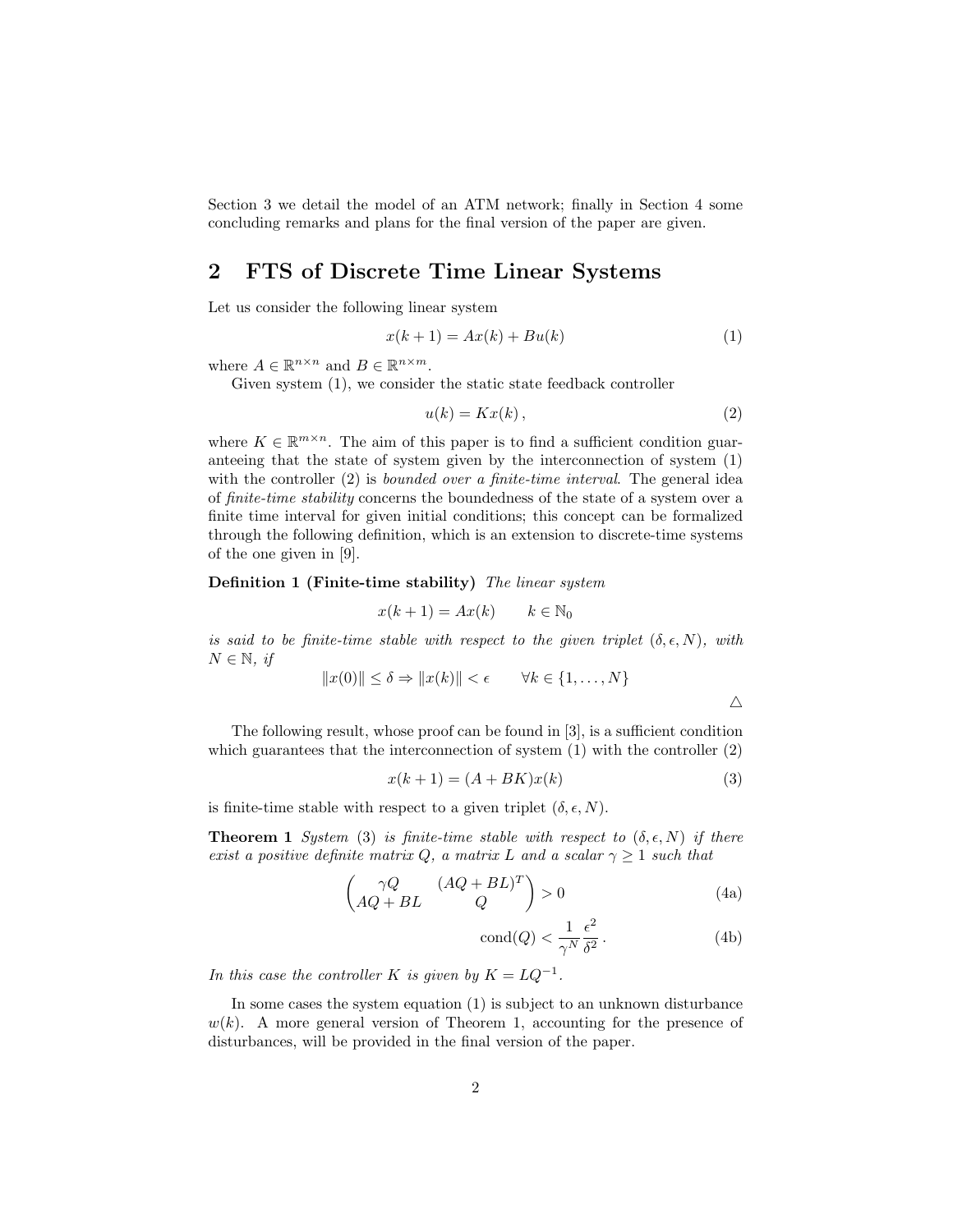#### 3 The Model of the ATM Network

The transmission of multimedia traffic on the broadband integrated service digital networks (B-ISDN) has created the need for new transport technologies such as Asynchronous Transfer Mode (ATM). Briefly, because of the variability of the multimedia traffic, ATM networks seek to guarantee an end-to-end quality of service (QoS) by dividing the varying types of traffic (voice, data, etc.) into short, fixed-size cells (53 bytes each) whose transmission delay may be predicted and controlled. ATM is thus a Virtual Circuit (VC) technology which combines advantages of circuit-switching (all intermediate switches are alerted of the transmission requirements, and a connecting circuit is established) and packet-switching (many circuits can share the network resources). In order for the various VC's to share network resources, flow and congestion control algorithms need to be designed and implemented. The congestion control problem is solved by regulating the input traffic rate. In addition, because of its inherent flexibility, ATM traffic may be served under one of the following service classes: 1) The constant bit rate (CBR) class: it accommodates traffic that must be received at a guaranteed bit rate, such as telephone conversations, video conferencing, and television. 2) The variable bit rate (VBR): it accommodates bursty traffic such as industrial control, multimedia e-mail, and interactive compressed video. 3) The available bit rate (ABR): it is a best-effort class for applications such as file transfer or e-mail. Thus, no service guarantees (transfer delay) are required, but the source of data packets controls its data rate, using a feedback signal provided by switches downstream which measure the congestion of the network. Due to the presence of this feedback, many classical and advanced control theory concepts have been suggested to deal with the congestion control problem in the ATM/ABR case [4, 11]. 4) The unspecified bit rate (UBR): it uses any leftover capacity to accomodate applications such as e-mail.

Note that the CBR and VBR service categories, a traffic contract is negotiated at the initial stage of the VC setup, and maintained for the duration of the connection. This contract will guarantee the following QoS parameters: 1) Minimum cell rate (MCR), 2) Peak cell rate (PCR), 3) cell delay variation (CDV), 4) maximum cell transfer delay (maxCTD), and 5) cell loss ratio (CLR). This then forces CBR and VBR sources to keep their rate constant regardless of the congestion status of the network. The ABR sources on the other hand, are only required to guarantee an MCR and an PCR, and thus can adjust their rates to accomodate the level available after all CBR and VBR traffic has been accommodated. In order to avoid congestion, the ATM Forum adopted a rate-based ABR control algorithm as opposed to a credit approach whereby the number of incoming cells as opposed to their rate is controlled [7]. This paper will then concentrate on the ABR service category since ABR sources are the ones to adjust their rates using explicit network feedback. In the original ATM forum specification, an ATM/ABR source is required to send one cell called a resource management (RM) cell for every 32 data cells. Switches along the path from the source to the destination then write into the RM cell their required data rate to avoid congestion. The destination switch then has information about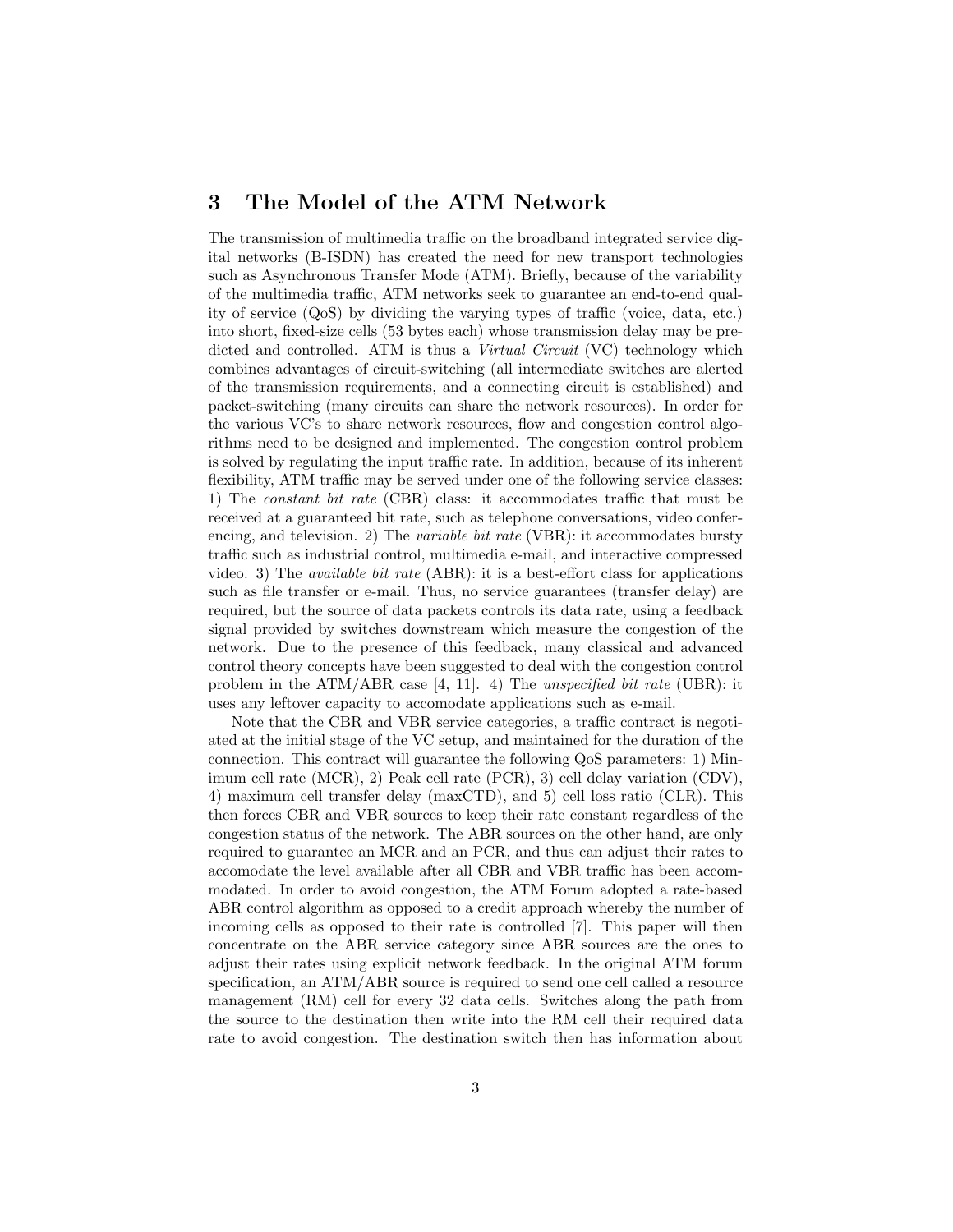the minimum rate required by all switches along the VC which is then relayed back to the ATM/ABR source as a feedback signal which serves to adjust its own data rate.

The earliest control algorithms for ABR consisted of setting a binary digit in the RM cell by any switch along the VC when its queue level exceeds a certain threshold [4]. This was then shown to cause oscillations in the closedloop system. Other controllers were then suggested by various authors [6], to address this problem. Most of these controllers are either complex or did not guarantee the closed-loop stability (in a sense defined later).

In addition, one of the limiting factors of these earlier proposed controllers was that the ABR bandwidth needed to be known in the implementation of the control algorithm. This however poses a problem in multimedia applications where the ABR bandwidth is bursty and is effectively the remaining available bandwidth after the CBR and VBR traffic have been accommodated. In [11] this particular issue was dealt with using a Smith predictor which then considered the available ABR bandwidth as an unknown disturbance. While this controller had many desirable properties, it only guaranteed stability in an appropriately defined sense but had no optimality guarantees. In addition, the delays encountered along with the number of ABR sources were assumed known, although the earlier tech report [7] did not require the delays to be exactly known. In [10], robust controllers were designed when both the number of ABR sources and the delays were uncertain.

In this paper, we consider a discrete-time model for an ATM/ABR switch and source which was presented in [6] and attempt to control the system using some extensions of the results on Finite-Time Control originally presented in [3].

As in [6] and [1], we consider the closed-loop discrete-time system:

$$
Q(k+1) = \mathrm{sat}_{\{0,B\}}(Q(k) + \lambda(k - d^{f}) - \mu(k))
$$
\n(5)

$$
R(k+1) = \text{sat}_{\{0,C\}}(R(k) - \sum_{j=0}^{J} \alpha_j (Q(k-j) - Q_0) - \sum_{l=0}^{L} \beta_k R(k-l))
$$
(6)

where  $R$  denotes the explicit rate (ER) computed by a switch for a given  $VC$ and  $Q$  denotes the buffer occupancy of this  $VC$  at the switch. Furthermore,  $\lambda(k)$  and  $\mu(k)$  are the rate at the ABR source and the service rate at the switch during the interval  $[k, k+1]$ .  $d^f$  is the forward delay from the source to the switch and the saturation level  $B$  represents the buffer size. The saturation level C is the maximum ER.  $Q_0$  is the desired buffer occupancy. The ABR source is greedy if the source's rate  $\lambda(k - d^f)$  is equal to  $R(k + 1 - d)$ , where  $d = d^f + d^b$ is the round trip delay  $(d^b)$  is the feedback delay from the switch back to the source). By  $\text{sat}_{\{A_1,A_2\}}(\nu)$  we denote the scalar saturation function defined as:

$$
sat_{\{A_1, A_2\}}(\nu) = \begin{cases} A_1 & \text{if } \nu < A_1 \\ \nu & \text{if } A_1 \le \nu \le A_2 \\ A_2 & \text{if } \nu > A_2 \end{cases}
$$
 (7)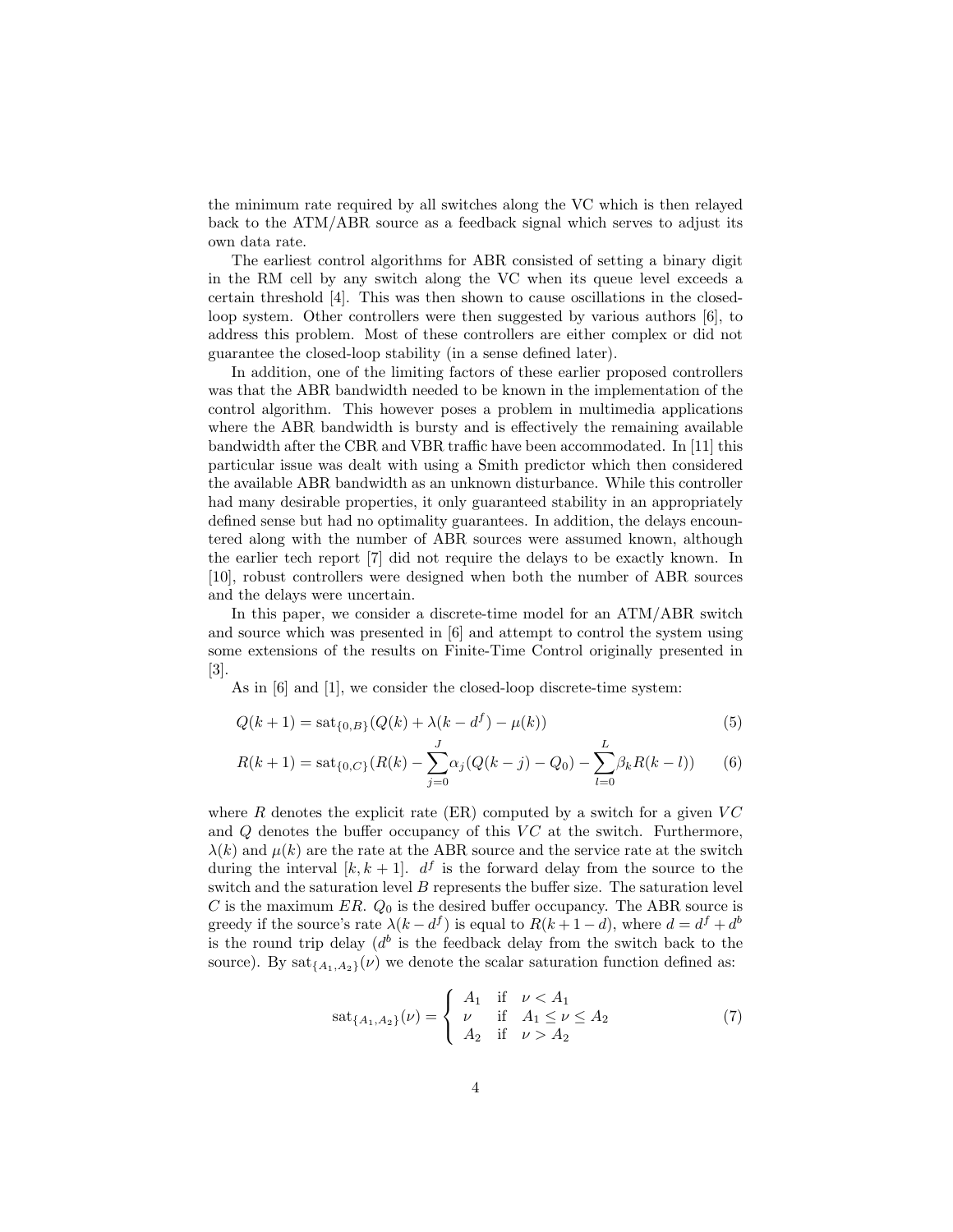In (5)-(6), the numbers J, L and the parameters  $\alpha_j$ ,  $\beta_k$  have to be found such that closed-loop stability and some performances are attained [5].

In [5], the author showed that when considering the linearized model of system (5)-(6) it is sufficient to consider  $J = 1$  and  $L = d$  in order to completely place the closed-loop poles. Hence, we consider (5)-(6) with  $J = 1, L = d$  but without removing the saturation functions as done in [6]. Moreover we suppose that  $\lambda(k - d^f)$  is equal to  $R(k + 1 - d)$ .

Let us now define both extended state and disturbance vectors

$$
X(k) = \begin{bmatrix} Q(k) \\ Q(k-1) \\ R(k) \\ R(k-1) \\ \vdots \\ R(k+1-d) \\ R(k-d) \end{bmatrix} \in \mathbb{R}^{d+3} \; ; \; W(k) = \begin{bmatrix} \mu(k) \\ Q_0 \end{bmatrix} \in \mathbb{R}^2 \qquad (8)
$$

and define the following matrices

$$
\mathbb{A} = \begin{bmatrix} 0 & 0 & \dots & \dots & 0 & 0 & 0 \\ 1 & 0 & \dots & \dots & 0 & 0 & 0 \\ 0 & 0 & 0 & 0 & \dots & \dots & 0 \\ \vdots & \dots & \dots & \ddots & \dots & \dots & \vdots \\ \vdots & \dots & \dots & \dots & \dots & \dots & \vdots \\ 0 & \dots & \dots & \dots & \dots & 1 & 0 \end{bmatrix} ; \mathbb{B}_1 = \begin{bmatrix} 1 & 0 \\ 0 & 0 \\ 0 & 1 \\ \vdots & \vdots \\ 0 & 0 \\ \vdots & \vdots \\ 0 & 0 \end{bmatrix} ; \mathbb{B}_2 = \begin{bmatrix} -1 & 0 \\ 0 & \alpha_0 + \alpha_1 \end{bmatrix}
$$

$$
\mathbb{G} = \begin{bmatrix} 1 & 0 & \dots & \dots & 0 & 1 & 0 \\ -\alpha_0 & -\alpha_1 & 1 - \beta_0 & -\beta_1 & \dots & -\beta_d \end{bmatrix} = \begin{bmatrix} \mathbb{H} \\ \mathbb{K} \end{bmatrix}
$$
(9)

Hence, from (8) and (9), the system under consideration reads:

$$
X(k+1) = (\mathbb{A} + \mathbb{B}_1 \mathbb{G})X(k) + \mathbb{B}_1 \mathbb{B}_2 W(k) + \mathbb{B}_1 \Psi(X(k), W(k))
$$
 (10)

with

$$
\Psi(X(k), W(k)) = \mathrm{sat}_{\{0,B\},\{0,C\}}(\mathbb{G}X(k) + \mathbb{B}_2 W(k)) - (\mathbb{G}X(k) + \mathbb{B}_2 W(k)) \tag{11}
$$

where

$$
sat_{\{0,B\},\{0,C\}}(\nu) = \left[\begin{array}{c} sat_{\{0,B\}}(\nu_{(1)}) \\ sat_{\{0,C\}}(\nu_{(2)}) \end{array}\right]
$$
(12)

Considering the nonlinear system (10), the problem we aim to solve throughout this paper may be summarized as follows.

**Problem 1** Determine a matrix  $K$ , a set of admissible initial conditions  $S_0$ and a set of admissible disturbances  $D_0$  such that:

1. The closed-loop matrix  $\mathbb{A} + \mathbb{B}_1 \mathbb{G}$  is asymptotically stable.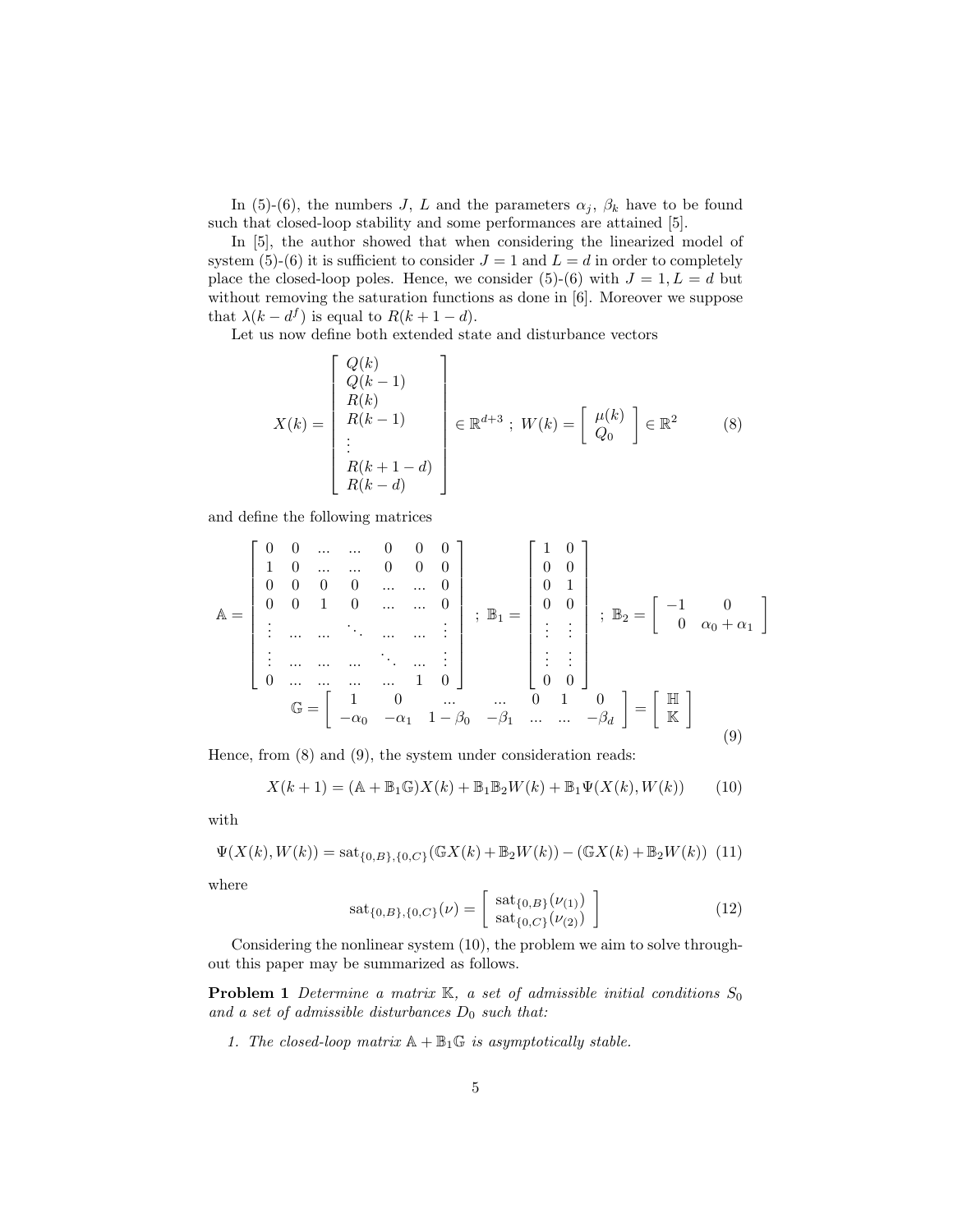2. The closed-loop trajectories remain bounded for any  $X(0) \in S_0$  and any admissible disturbance  $W(k) \in D_0$ ,  $\forall n$ .

#### 3. The steady state buffer occupancy is equal to the desired threshold  $Q_0$ .

It is important to note that the satisfaction of point 3 in Problem 1 forces us to study the existence of possible equilibrium points corresponding to the case  $W(k) = W_e$  where  $W_e$  is a constant value. It is easy to check that an equilibrium point  $X_e$  for system (10) satisfies

$$
R_e(k-l) = R_e(k-l+1) = R_e = \mu_e(k) = \mu_e, \ l = 0, 1, ..., d \qquad (13)
$$

$$
Q_e(k) = Q_e(k-1) = Q_e = Q_0
$$
\n(14)

$$
\sum_{l=0}^{d} \beta_l R_e = \sum_{l=0}^{d} \beta_l \mu_e = 0.
$$
 (15)

Since, in general  $\mu_e$  is not equal to 0, condition (15) implies that

$$
\sum_{l=0}^{d} \beta_l = 0 \tag{16}
$$

The satisfaction of this equality implies that  $\beta_d$  is computed from the last d entries. In other words, one can write:

$$
\beta_d = -\sum_{l=0}^{d-1} \beta_l \tag{17}
$$

As a consequence of  $(17)$ , we have that the vector  $\mathbb K$  in  $(9)$  can be written as "  $\overline{d}$  1 #

$$
\mathbb{K} = \left[ \begin{array}{cccc} -\alpha_0 & -\alpha_1 & 1 - \beta_0 & -\beta_1 & \dots & \dots & \sum_{k=0}^{d-1} \beta_k \end{array} \right] \tag{18}
$$

The above observations lead us to an alternative representation of model (5)- (6) and therefore of model (10). At this aim, consider the following vectors

$$
Y(k) = \begin{bmatrix} Q(k) - Q_0 \\ Q(k-1) - Q_0 \\ R(k) - \mu_e \\ R(k-1) - \mu_e \\ \vdots \\ R(k-d) - \mu_e \end{bmatrix} \in \mathbb{R}^{d+3} \text{ and } \nu(k) = \mu(k) - \mu_e \in \mathbb{R} \qquad (19)
$$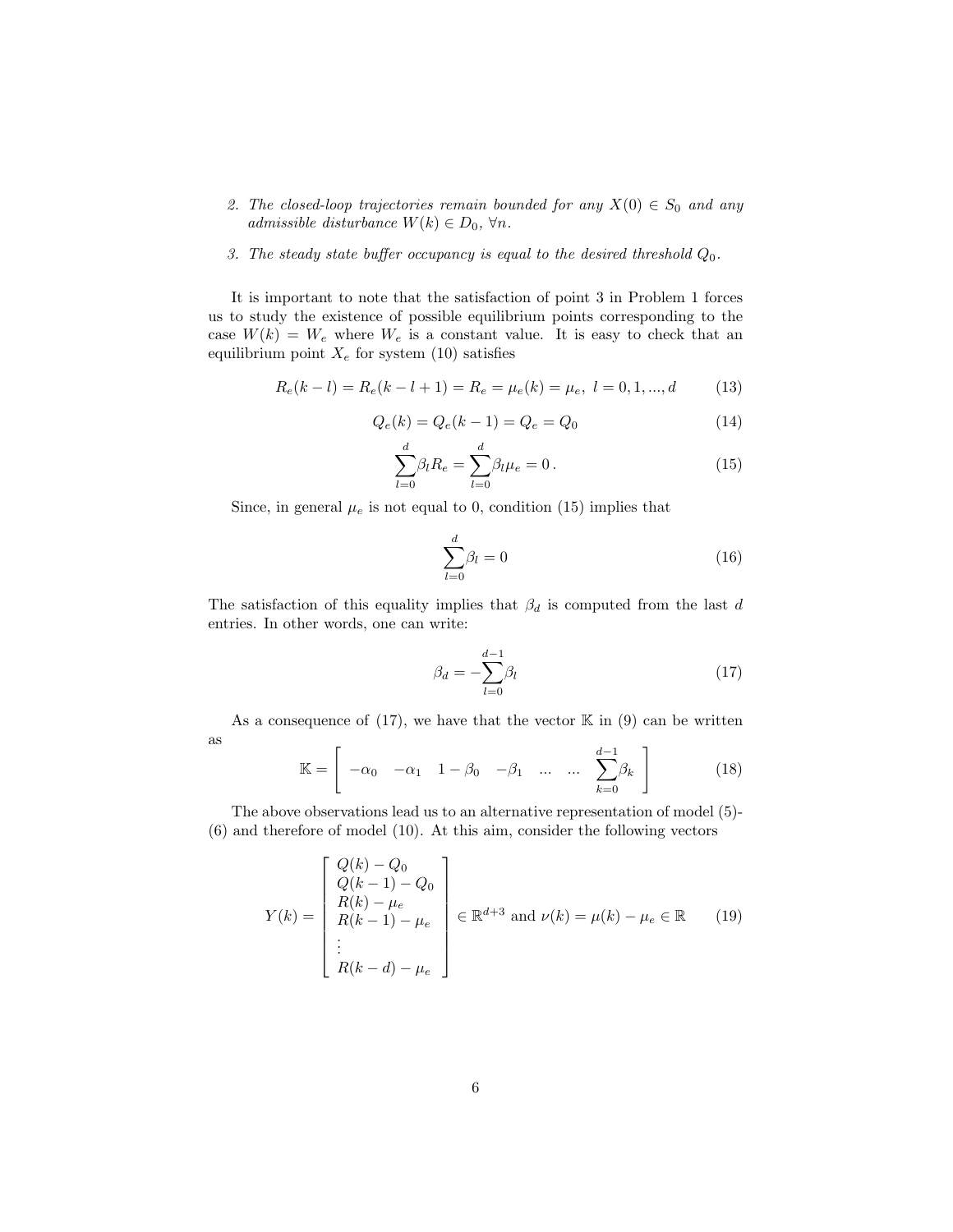which correspond to a change of variables around the equilibrium point  $X_e$ , and define the matrix  $\mathbf{r}$  $-1$ ]

$$
\mathbb{B}_3 = \begin{bmatrix} -1 \\ 0 \\ 0 \\ 0 \\ \vdots \\ 0 \end{bmatrix} \in \mathbb{R}^{d+3} \tag{20}
$$

¿From (19) and (20), the closed-loop system under consideration reads:

$$
Y(k+1) = (A + B_1 G)Y(k) + B_3\nu(k) + B_1\Psi(Y(k), \nu(k))
$$
 (21)

with

$$
\Psi(Y(k), \nu(k)) = \operatorname{sat}_{\{-Q_0, B-Q_0\}, \{-\mu_e, C-\mu_e\}} \left( \mathbb{G}Y(k) + \begin{bmatrix} -1 \\ 0 \end{bmatrix} \mu(k) \right)
$$

$$
- \left( \mathbb{G}Y(k) + \begin{bmatrix} -1 \\ 0 \end{bmatrix} \mu(k) \right)
$$

where the saturation is defined similarly to (12).

#### 4 Control Design via FTS Theory

In order to solve Problem 1 we will make use of the change of variables that leads the system in the form (21), "centered" around the equilibrium point. Then we will guarantee that the system operates in linear regime, i.e. the saturation never occurs, by imposing that the arguments of the saturation functions never exceed the limits. This is accomplished using the concept of Finite-Time Stability defined in Section 2.

In the final version of the paper we will show how Theorem 1 can be applied to our case, giving a solution to Problem 1. Some simulation results will be also included.

#### References

- [1] C.T. Abdallah, M. Ariola, R. Byrne. Statistical-learning control of an ABR explicit rate algorithm for ATM switches. Proc. of the 39th IEEE Conference on Decision and Control (CDC), Sydney (Australia), December 2000.
- [2] F. Amato and M. Ariola. Finite-Time Stability and Stabilization of Uncertain Discrete-Time Linear Systems. DIS Tech. Report, Università degli Studi di Napoli, May 2002.